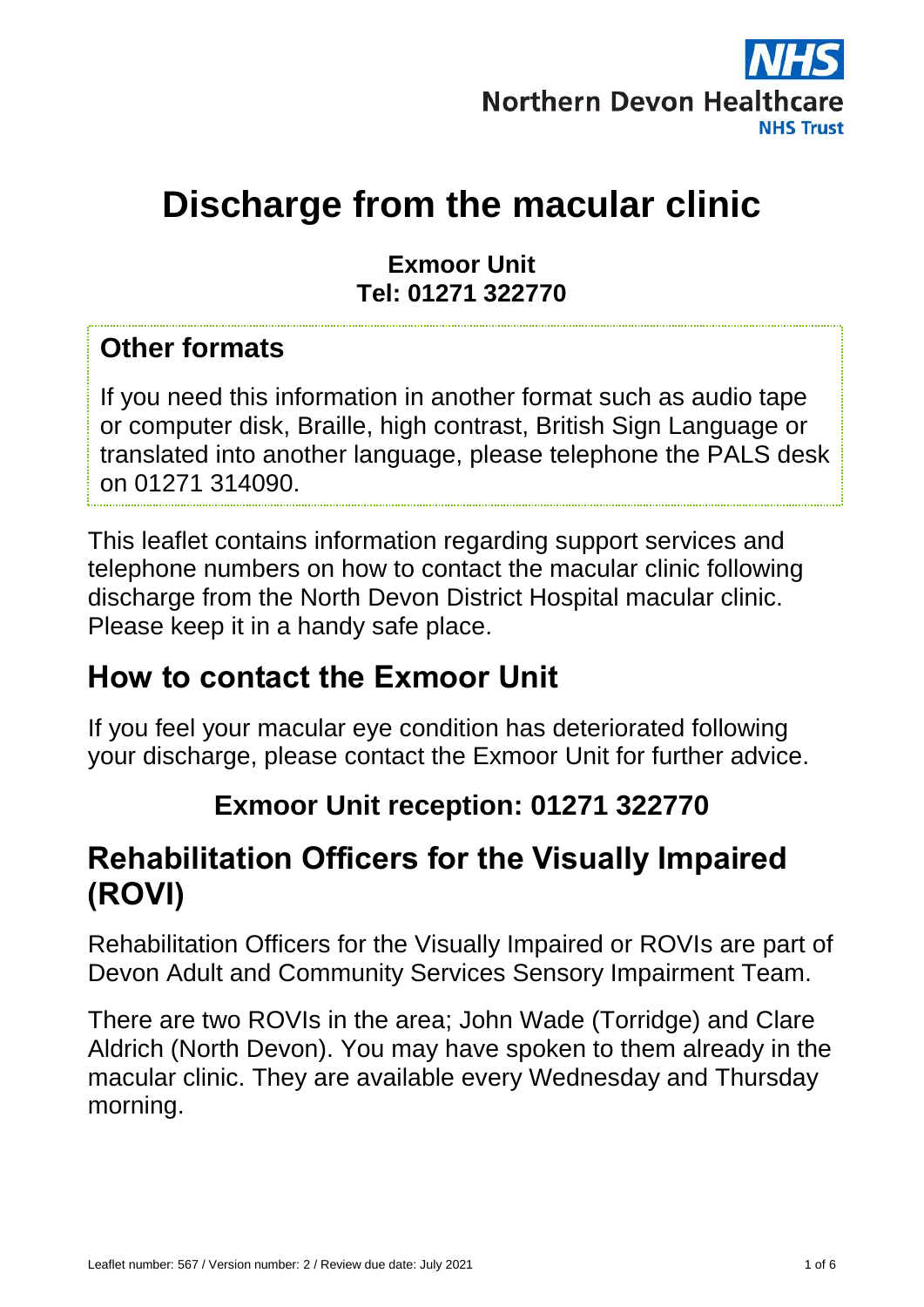ROVIs can offer practical help and information regarding any dayto-day problems you might have, because of your sight loss; managing in the home or kitchen, getting out and about safely or knowing which organisations can offer you the best support. They can also advise you on the benefits of registration as Sight Impaired or Severely Sight Impaired.

To contact John Wade or Clare Aldrich, please call Devon County Council on 01392 38300 and ask for them by name.

Patients living in Cornwall should call Cornwall Council Adult Social Care on 0300 1234 131 and speak to an advisor.

## **Certificate of Visual Impairment (CVI)**

Your ophthalmologist, specialist nurse or optometrist should have advised you if you are eligible as severe sight impaired (blind) or sight impaired (partially sighted) registration, and issued a Certificate of Visual Impairment. You will need a CVI when you register as sight impaired.

If you are unsure, please ask any of our clinic staff for advice.

## **Low visual aid clinic**

This clinic aims to provide optical aids to patients whose vision is poor and cannot be improved with spectacles, in order to maximise the use of their remaining vision.

You do not need to be registered as blind or partially sighted to access this clinic.

Referrals can be made either by your ophthalmologist (specialist eye doctor), specialist eye nurse or optometrist from the Exmoor unit, ROVI, GP or community optometrist.

You are asked to bring to the appointment your most up-to-date spectacles and any magnifiers you are using. It is also helpful if you bring examples of any near-tasks with which help is required.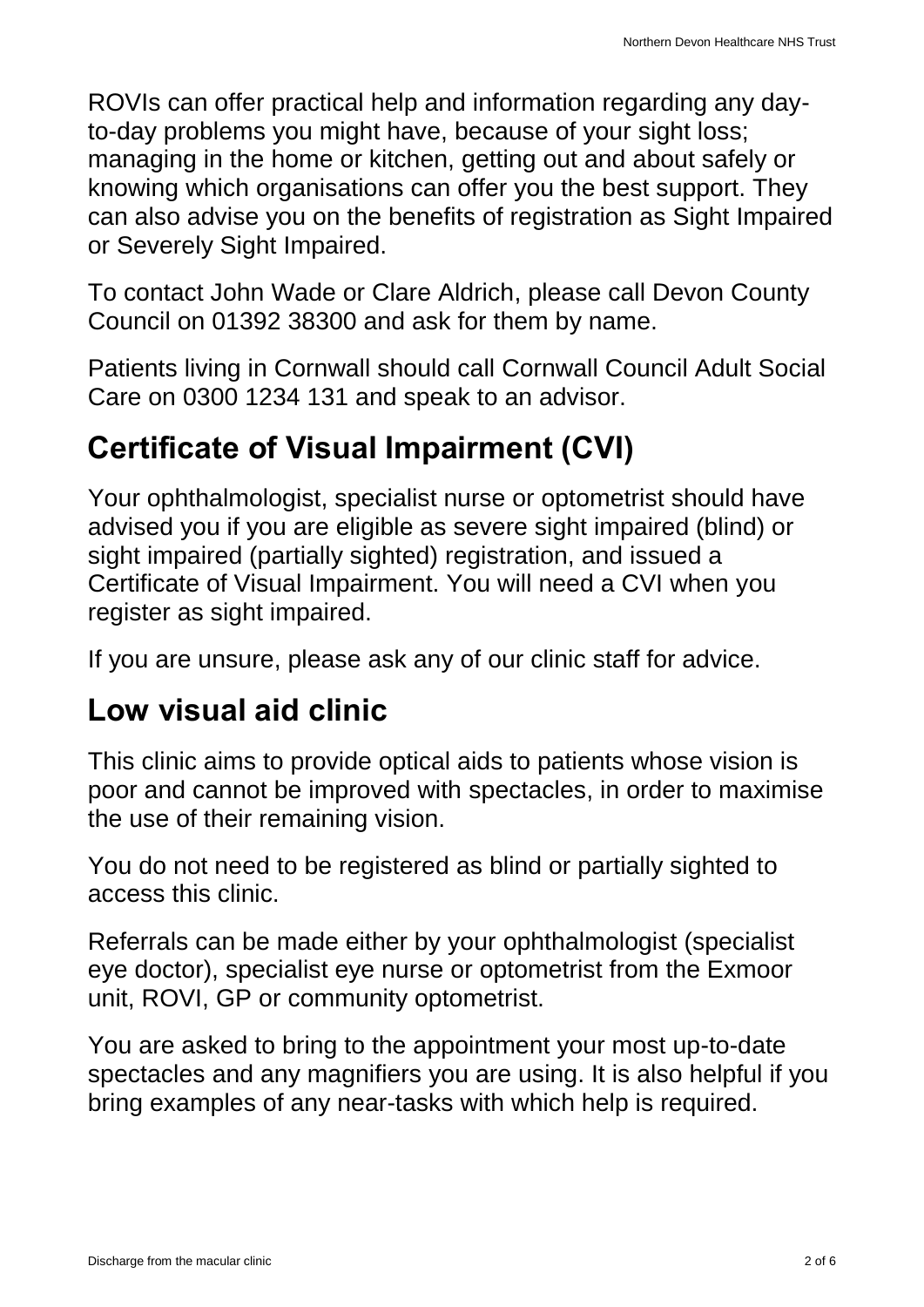A full assessment is carried out to determine whether a magnifying device is beneficial. There is a wide range of optical magnifying devices which can be demonstrated. For example, hand-held magnifiers, stand magnifiers, illuminated magnifiers, distance and near telescopic aids.

The most appropriate device is issued on a loan basis. They remain the property of the hospital and should be returned if not in use.

## **Amsler grid for self-monitoring**

The Amsler grid is a tool that eye doctors use to detect central visual problems resulting from damage to the macula (the central part of the retina), caused by macular degeneration or other eye diseases.

You can use this chart at home to self-monitor changes in your central vision.

The chart below is an example of the Amsler gird for your use.

For more accurate detection of macular changes, you will need a complete eye examination.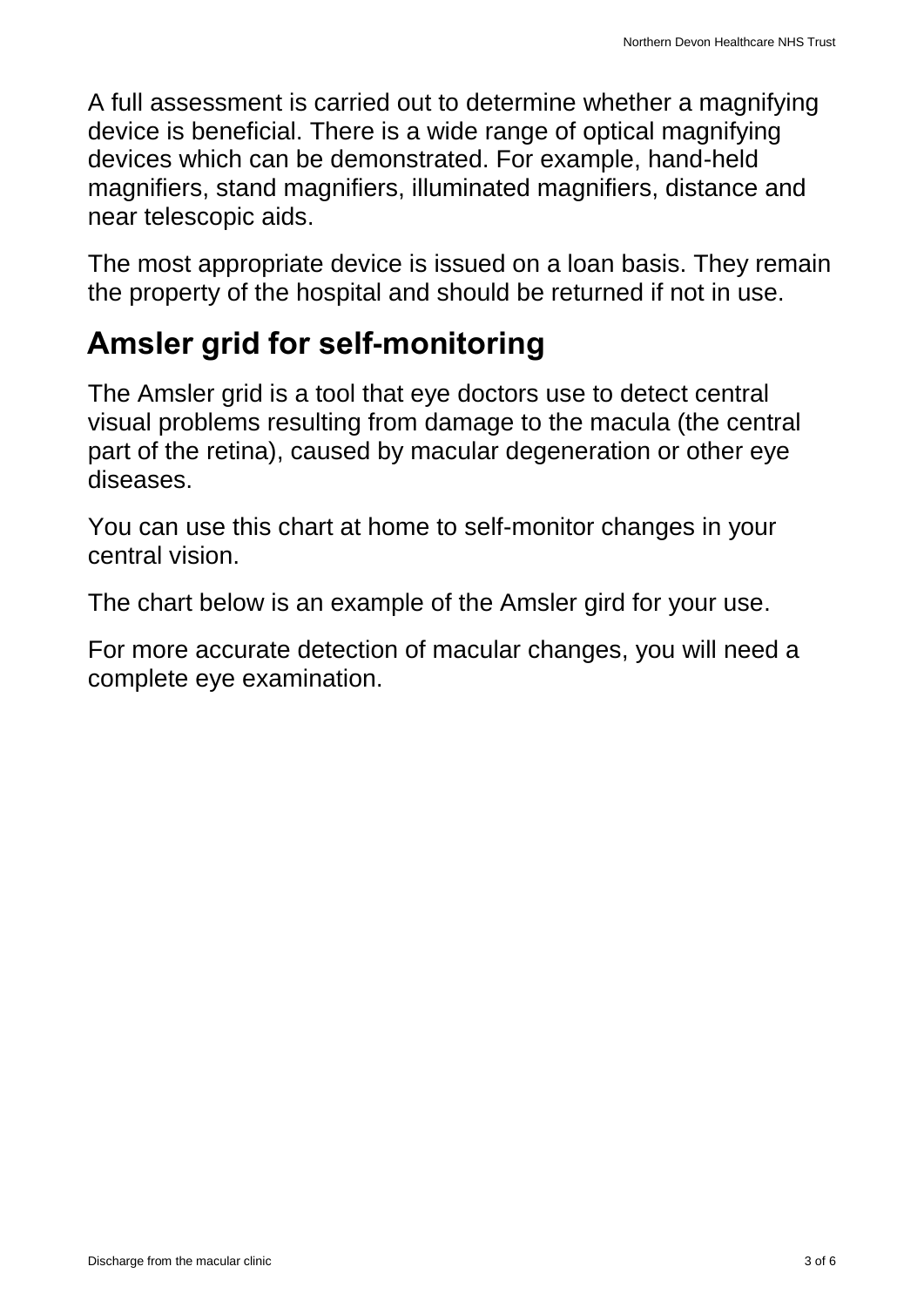

### **How to test yourself with the Amsler grid**

If you need reading glasses, please wear them while you use the Amsler grid. The grid should be at about the same distance from your eyes as any other reading material would be.

- Cover one eye, then focus on the dot in the centre.
	- o Do any of the lines look more wavy, blurred or distorted than usual for you? Yes / No
	- o Are there any missing areas or dark areas in the grid that are larger than normal for you? Yes / No
	- o Can you see all corners and sides of the grid? Yes/ No

Don't forget to test both eyes.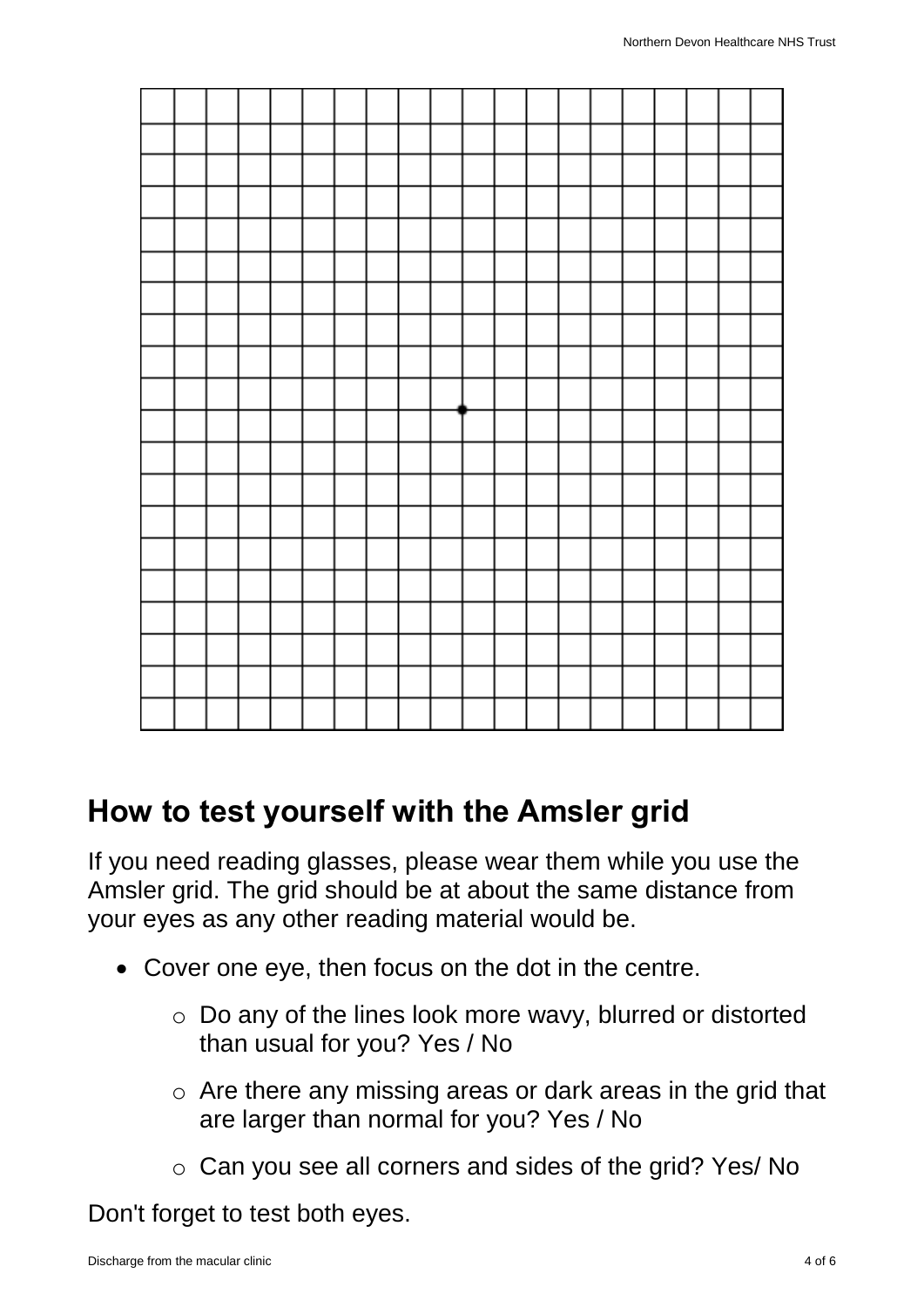**VERY IMPORTANT**: If you have answered yes to any of the above or you notice any significant changes in your vision following your discharge from the macular clinic, you will need to report these changes by telephoning the Exmoor Unit for advice.

## **Nutrition and your eye health**

Good nutrition is important for general health and also your eye health.

Diet is important as certain nutrients protect the body against oxidants, which can damage the body's cells and tissues. Studies have shown they are thought to be partially responsible for agerelated macular degeneration (AMD). Many of the vitamins and minerals found in a healthy diet may help to block the action of oxidants, these blocking agents found in healthy foods are called anti-oxidants.

The macular society provide a free leaflet titled ['Nutrition and your](http://www.macularsociety.org/Resources/Macular%20Disease/Documents/PDF/How%20We%20Help/accss%20Nutrition.pdf)  [eyes'](http://www.macularsociety.org/Resources/Macular%20Disease/Documents/PDF/How%20We%20Help/accss%20Nutrition.pdf). This leaflet is available in your discharge pack and our waiting room, and is also available free from the macular society.

The macular society leaflet contains information on which vitamins and minerals contain the anti-oxidants that may be of benefit to the health of your eyes.

On our television screen in the Exmoor Unit waiting area, there is a short presentation on the foods that contain the anti-oxidant vitamins and minerals thought to be good for the health of your eyes.

Further information may be sought from the macular society and recipe books are commercially available.

## **Support groups**

There are macular support groups in North Devon. These groups meet regularly at Barnstaple, Bideford, Holsworthy, Braunton and South Molton.

For contact details of your local group, please telephone the macular society helpline on **0300 3030 111**.